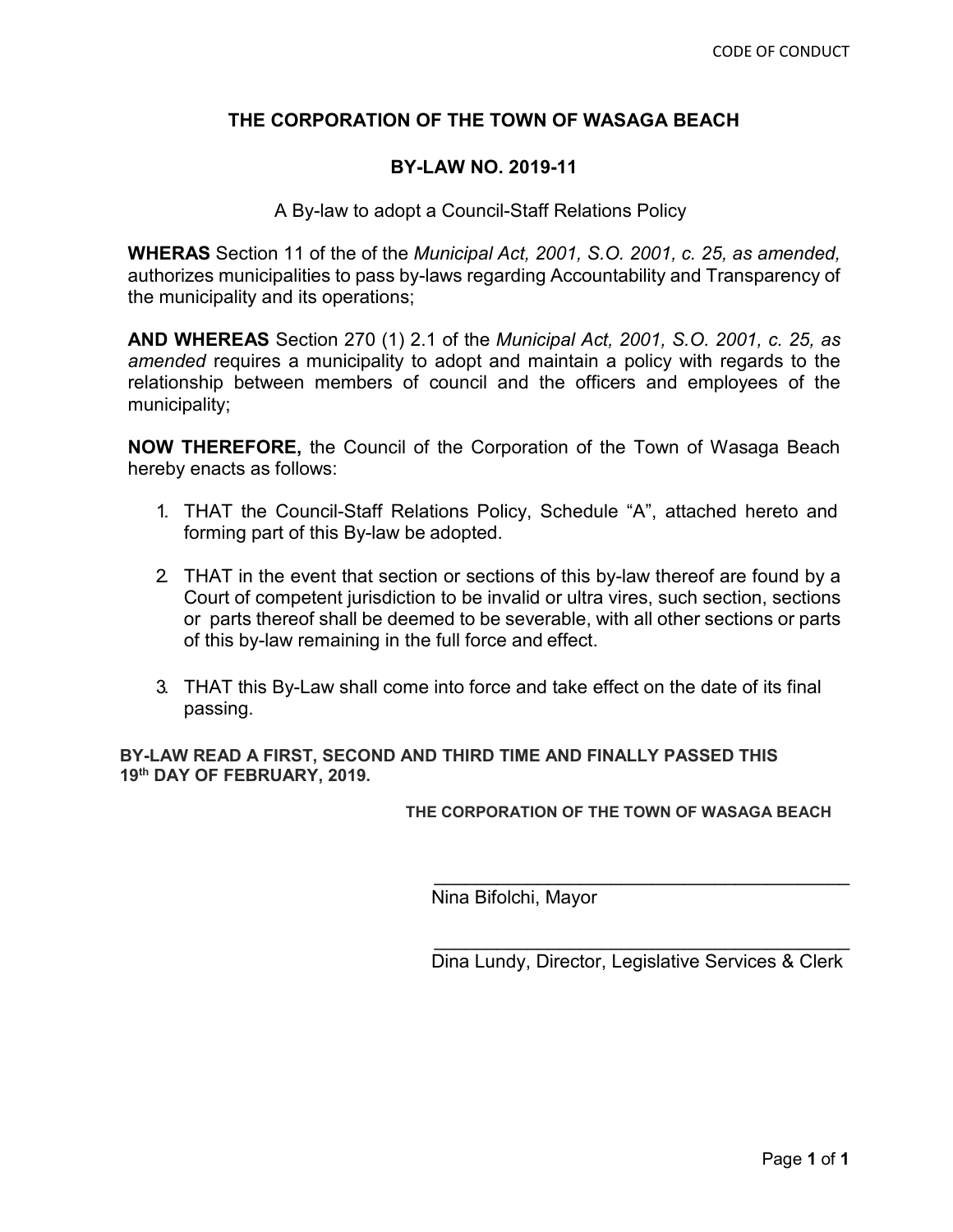

# **THE CORPORATION OF THE TOWN OF WASAGA BEACH POLICY MANUAL**

| <b>SECTION NAME:</b>           | <b>POLICY NUMBER:</b>   |  |
|--------------------------------|-------------------------|--|
| Council                        | $1 - 13$                |  |
| <b>POLICY:</b>                 | <b>REVIEW DATE:</b>     |  |
| <b>Council-Staff Relations</b> | 2023                    |  |
| <b>EFFECTIVE DATE:</b>         | <b>REVISIONS:</b>       |  |
| February 19, 2019              |                         |  |
|                                |                         |  |
| <b>ADOPTED BY BY-LAW:</b>      | <b>ADMINISTERED BY:</b> |  |
| By-Law No. 2019-11             | <b>Town Clerk</b>       |  |

## **Policy Statement:**

The Town of Wasaga Beach is committed to a respectful, co-operative, supportive, and productive relationship between and amongst Council, Members of Council, and the officers and employees of the municipality, in furtherance of their respective roles established by statute, municipal by-laws and policies, corporate administrative direction, and operating conventions.

#### **Policy Purpose:**

The purpose of this Policy is to guide the nature of interactions between members of council and Town Staff.

#### **Guiding Principles:**

Interpretation of this Policy is to be guided by the statutory and policy framework within which the Town is governed. This framework includes:

#### A. *Municipal Act* provisions which provide that:

1. it is the role of council:

"(a) to represent the public and to consider the well-being and interests of the municipality;

(b) to develop and evaluate the policies and programs of the municipality;

(c) to determine which services the municipality provides;

(d) to ensure that administrative policies, practices and procedures and controllership policies, practices and procedures are in place to implement the decisions of council;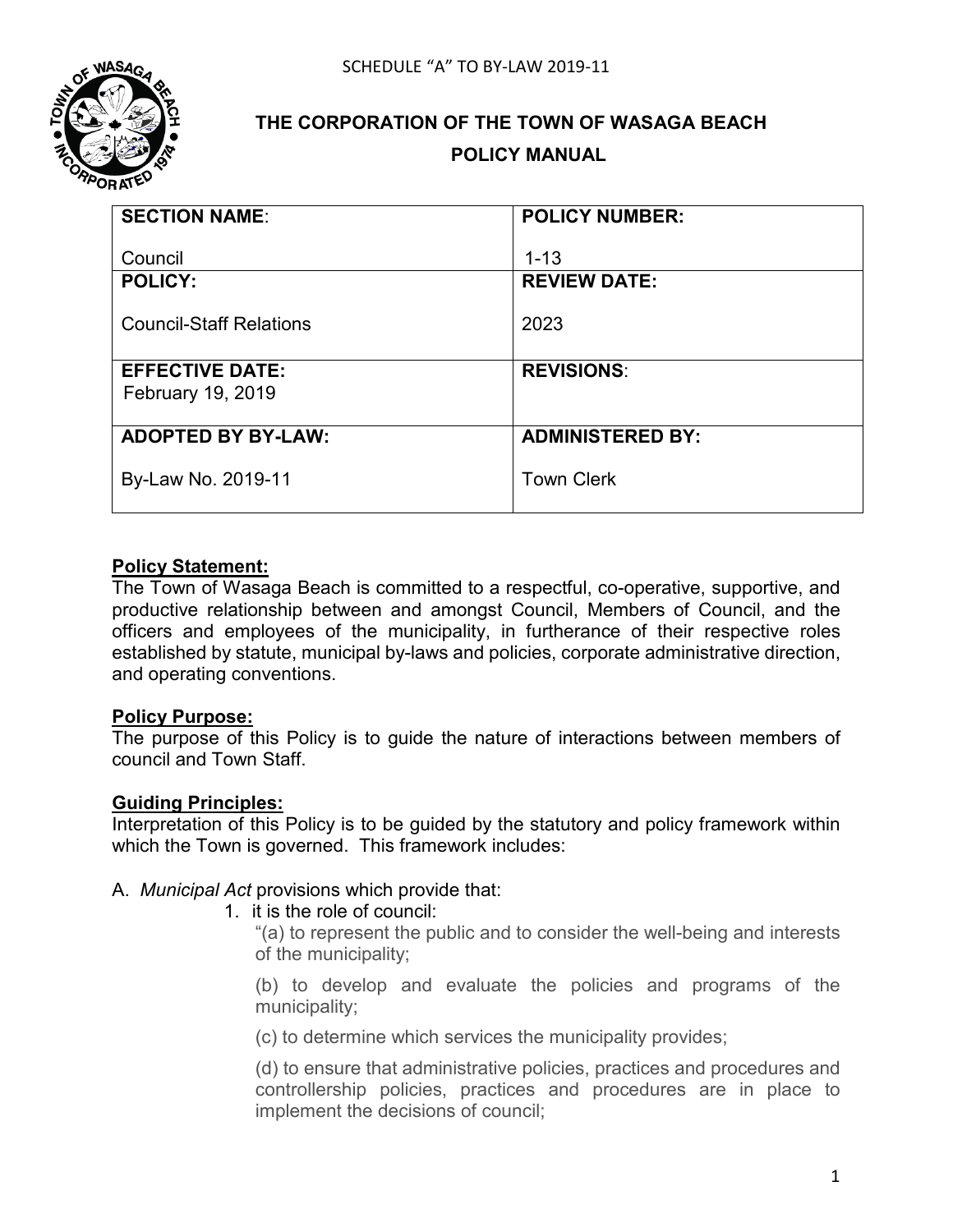(d.1) to ensure the accountability and transparency of the operations of the municipality, including the activities of the senior management of the municipality;

- (e) to maintain the financial integrity of the municipality; and
- (f) to carry out the duties of council under this or any other Act."

## 2. it is the role of the head of council to:

"(a) to act as chief executive officer of the municipality;

(b) to preside over council meetings so that its business can be carried out efficiently and effectively;

(c) to provide leadership to the council;

(c.1) without limiting clause (c), to provide information and recommendations to the council with respect to the role of council described in clauses [(d) and (d.1) above];

(d) to represent the municipality at official functions; and

(e) to carry out the duties of the head of council under this or any other Act."

## 2a. as chief executive officer of a municipality, the head of council shall:

"(a) uphold and promote the purposes of the municipality;

(b) promote public involvement in the municipality's activities;

(c) act as the representative of the municipality both within and outside the municipality, and promote the municipality locally, nationally and internationally; and

(d) participate in and foster activities that enhance the economic, social and environmental well-being of the municipality and its residents."

#### 3. it is the role of the officers and employees of the municipality:

"(a) to implement council's decisions and establish administrative practices and procedures to carry out council's decisions;

(b) to undertake research and provide advice to council on the policies and programs of the municipality; and

(c) to carry out other duties required under this or any Act and other duties assigned by the municipality."

#### B. Policy HRP 3-3.01- Employee Conduct - Code of Conduct for employees of the Town, which provides:

"Employees of the Town of Wasaga Beach are expected to adhere to the ethical standards in the performance of their duties to foster an environment of integrity, respect and trust and to preserve and enhance the Town's reputation."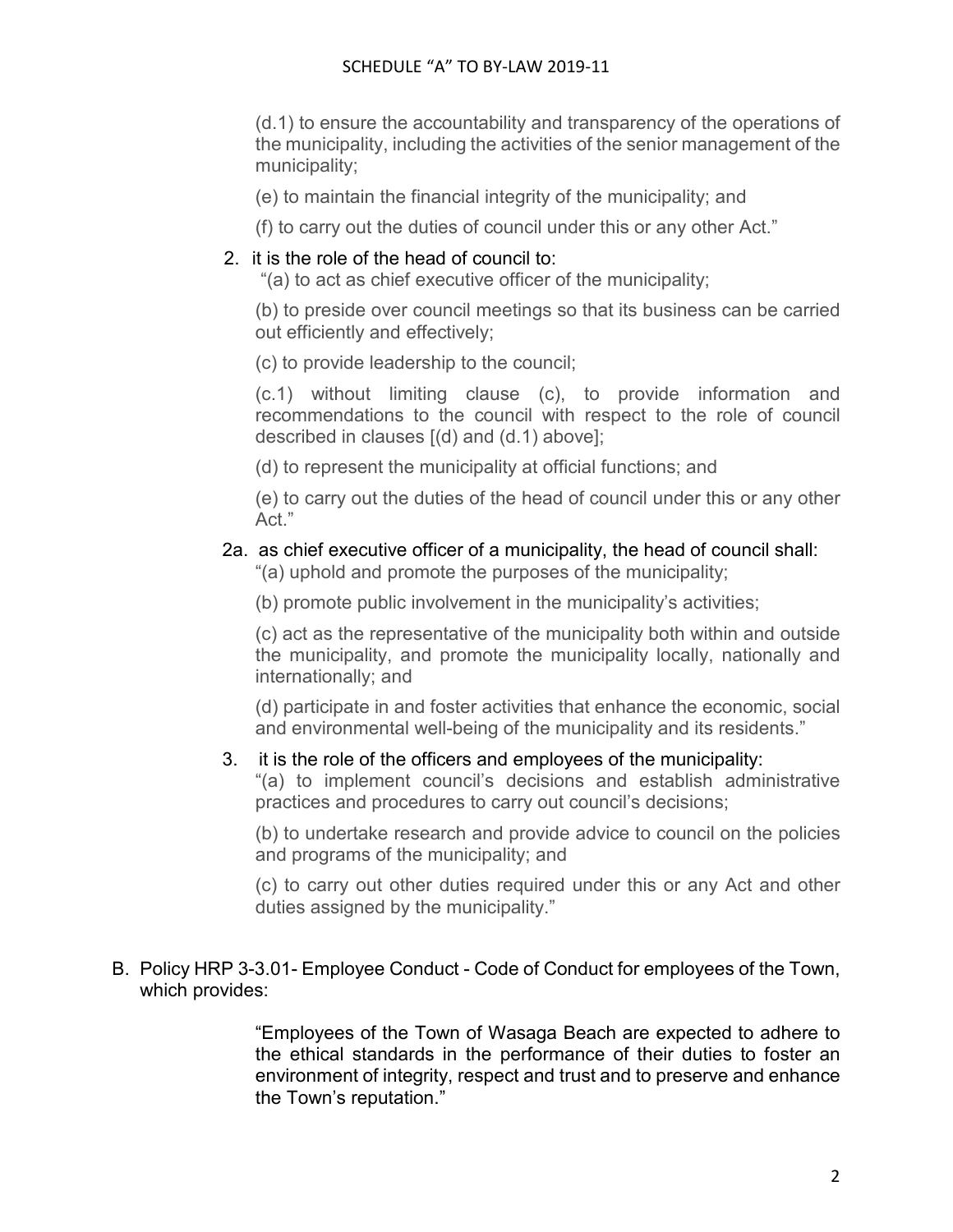The Employee Conduct - Code of Conduct serves as an embodiment of the basic principles of integrity, honesty, impartiality, accountability and common-sense, as well as recognizes that a municipal employee has a responsibility to uphold these principles.

As the Town's most valuable and significant resource, employees are entrusted with access to a wide range of information and responsibilities which must be used properly, in a manner that recognizes a fundamental commitment to the well-being of the community. Furthermore, as an organization entrusted with public funds, the Town is responsible for ensuring the protection and appropriate use of all of its resources and assets.

#### C. Policy HRP 3-3.02 Employee Conduct – Workplace Harassment, the purpose of which is:

"To establish the organization's commitment in preventing harassment in the workplace and guidelines and procedures to address complaints."

The policy states: "Council and management of the Town of Wasaga Beach are committed to providing a work environment in which all persons are treated with respect and dignity."

The policy ensures that employees and elected officials are aware that harassment and discrimination are unacceptable practices and are incompatible with the standards of this organization as well as being a violation of the law, and outlines the types of behaviour that may be considered offensive and are prohibited by this Policy.

#### D. Policy HRP 3-3.03 Employee Conduct – Workplace Violence, the purpose of which is:

"To establish the organization's commitment in preventing violence in the workplace and guidelines and procedures to address complaints"

The policy states: "Council and management of the Town of Wasaga Beach are committed to the prevention of workplace violence and to providing a healthy and safe workplace."

The policy ensures measures are in place:

- to maintain a working environment that is free from workplace violence
- to alert all employees that the Town will not tolerate workplace violence
- to reduce the potential for workplace violence before an incident occurs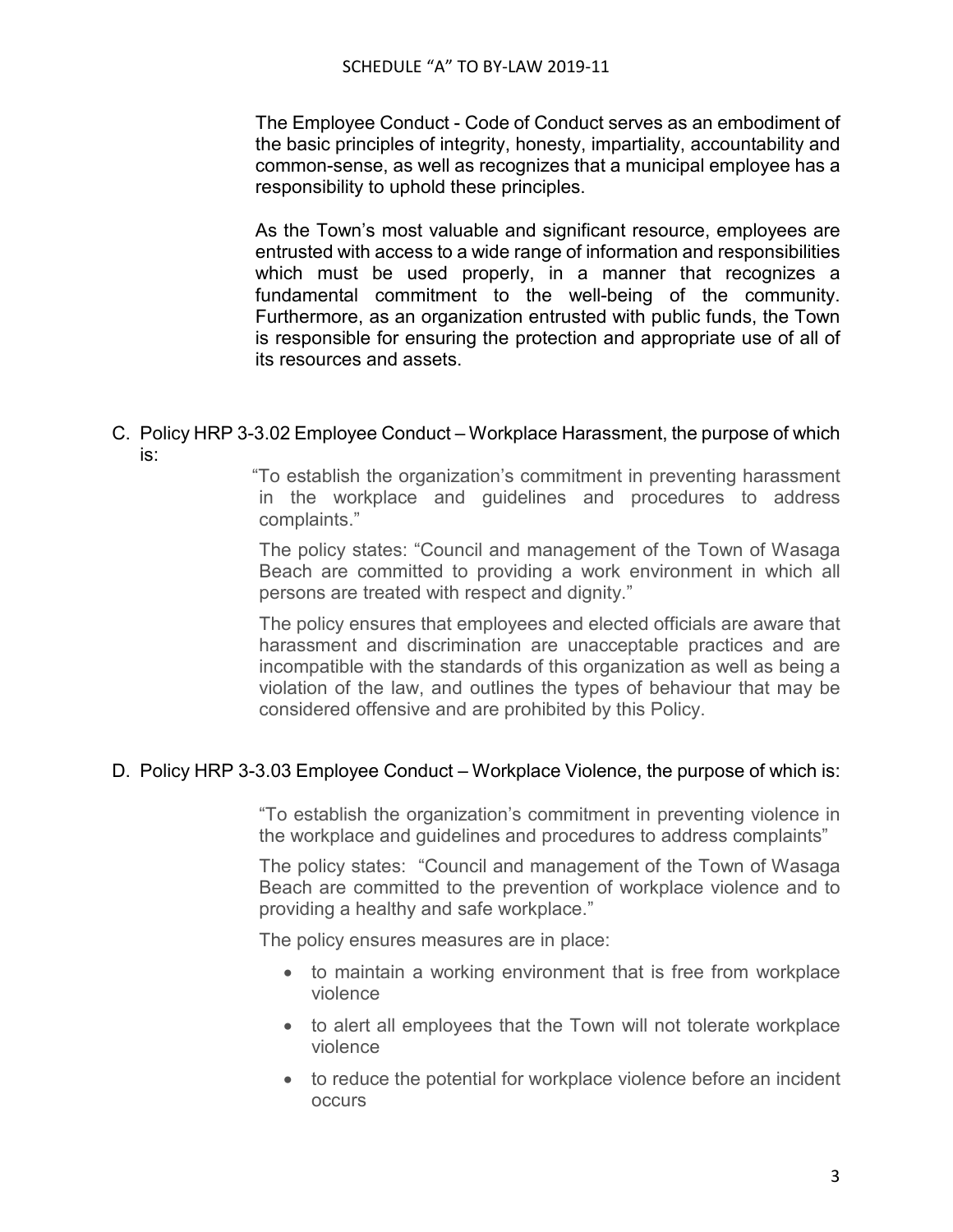- to establish a mechanism for receiving such complaints, as well as a process for dealing with them.
- E. Code of Conduct For Members of Council, which provides in section 13 (Conduct Respecting Staff) that:
	- 1. No Member shall compel staff to engage in partisan political activities or be subjected to threats or discrimination for refusing to engage in such activities.
	- 2. No Member shall use, or attempt to use, their authority for the purpose of intimidating, threatening, coercing, commanding or influencing any staff member with the intent of interfering in staff's duties, including the duty to disclose improper activity.
	- 3. Members shall be respectful of the role of staff to advise based on political neutrality and objectivity and without undue influence from any individual Member or faction of the Council.
	- 4. No Member shall maliciously or falsely impugn or injure the professional or ethical reputation or the prospects or practice of staff, and all Members shall show respect for the professional capacities of the staff of the Town

## **Scope:**

This Policy applies to all staff and elected officials of the Town of Wasaga Beach.

# **Definitions:**

Staff: means the Chief Administrative Officer (CAO), the Leadership Team, and the officers, employees, probationary employees, temporary employees, students and volunteers of the Town or of a local board of the Town, as the case may be.

Member(s) of Council: means the individuals elected or appointed to the Council for the Town of Wasaga Beach who have taken the declaration of office for the current term. For the purpose of this Policy and as applicable in the circumstances, Member of Council includes an individual who is supervised by a Member of Council and who purports to represent or undertake an activity covered by this Policy on behalf of the Member of Council.

Member of the Public: means a person or entity residing and/or having a business, ceremonial or policy interest in the Town of Wasaga Beach.

CAO: means the Chief Administrative Officer of the Town.

Leadership Team: means the senior management of the Town, consisting of the Town's Directors, and additional staff members appointed by the CAO.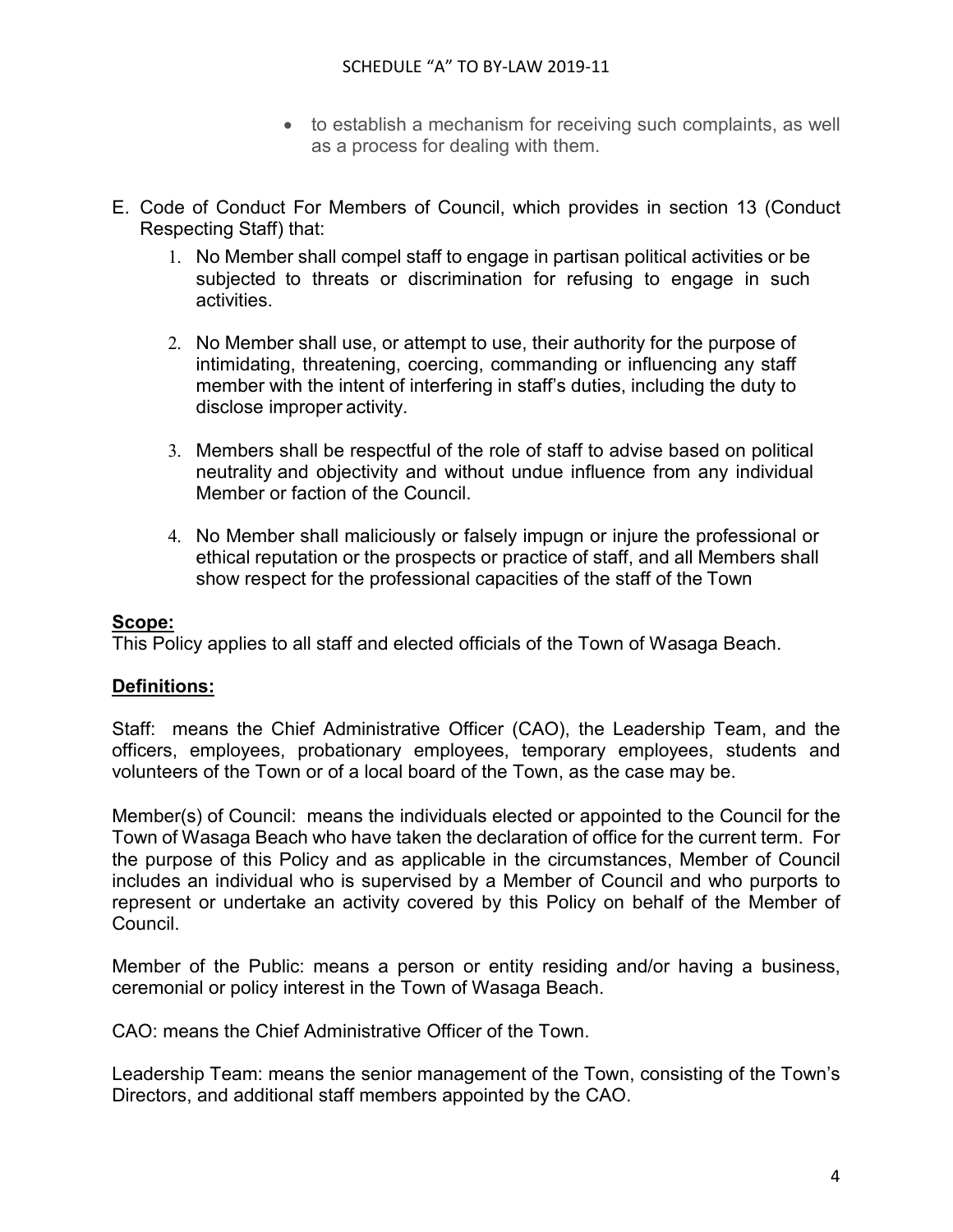Routine Matter: means a communication by a Member of Council with a Member of Staff, in person, in writing, by phone, by text, or by other electronic means, which

- a) in the ordinary course of business constitutes a type of communication that would typically occur between a Member of the Public and Staff;
- b) constitutes a request for information that is routinely produced by the member of Staff in the course of their duties; or
- c) constitutes a request for a service that is routinely done by Staff in the course of their duties;

and which requires no expenditure of unbudgeted resources.

Non-Routine Matter: means a communication, request for information or service that is not typically undertaken in the ordinary course of business, and/or for which there is no routine process, procedure, guideline or convention to guide members of Staff.

# **Policy Framework:**

#### Part A General Relationship between Staff and Members of Council:

Council is the policy and decision-making authority for the municipality, and only Council as a whole can direct Staff.

Individual Members of Council have a responsibility to support Council's role to represent the public and to consider the well-being and interests of the municipality, and in that regard, have a representative relationship with the citizens and businesses they serve.

Members of Council require advice and information from Staff on a need-to-know basis in order to fulfill their constituent, decision-making and oversight responsibilities.

Communications between Staff and Members of Council, and between Members of Council and Staff, must be courteous and professional. All communications should take into account:

- The author's and the recipient's responsibilities under the respective provision, policy, procedure or code of conduct applicable to the person
- The impact upon any Member of the Public involved
- The legitimate corporate or departmental priority of the matter
- The anticipated length of time it would take to properly comply with a request

Communications, especially communications shared with Members of the Public, should not be disparaging of any person. Legitimately held criticisms shall be stated directly and professionally, clearly identified as the author's own opinion based on fact. This Policy does not condone the making of defamatory statements or statements based on conjecture.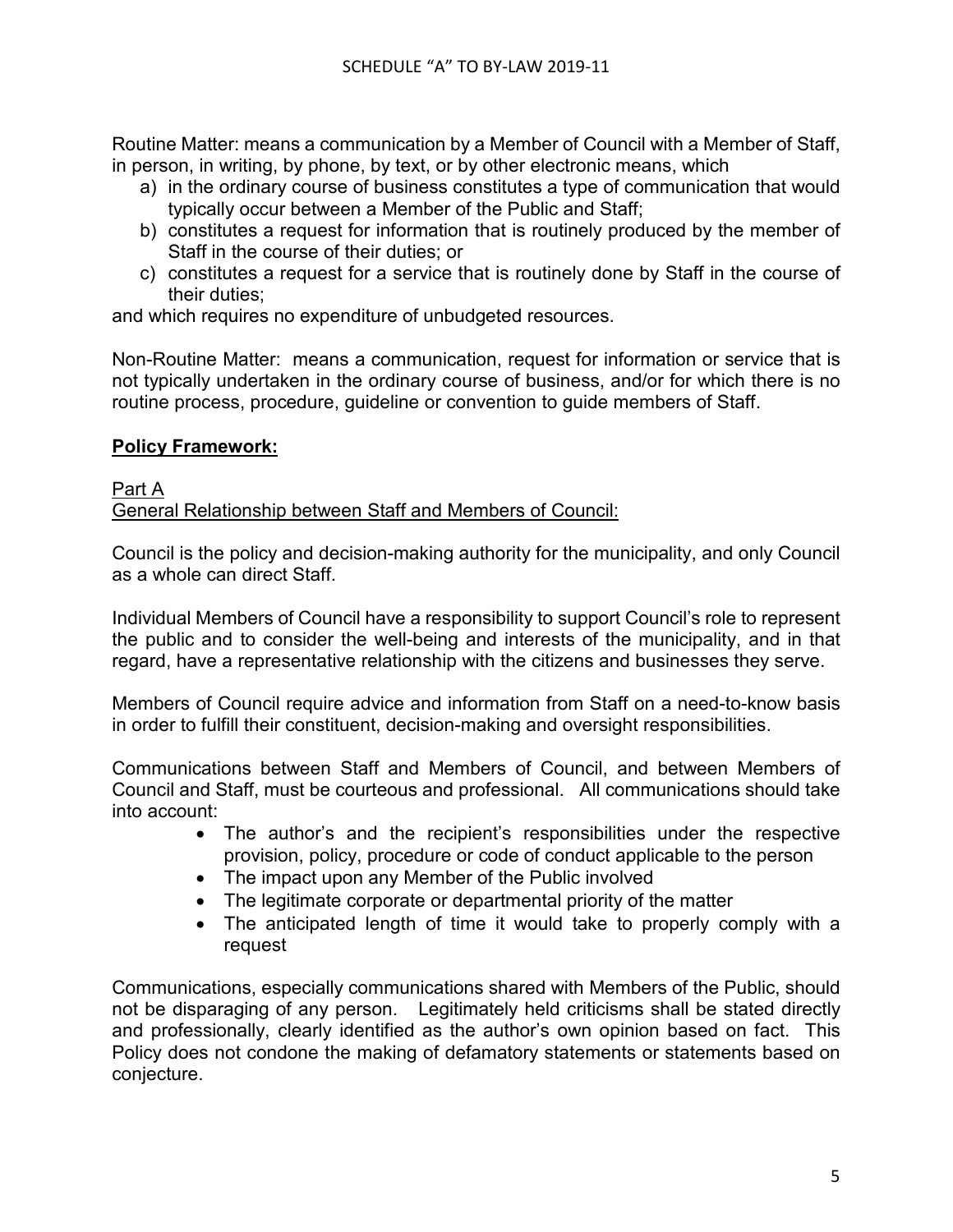Communications made in the course of a matter before a committee or local board, or before Town Council, shall be done in compliance with the applicable procedural by-law.

#### Part B Members of Council Communications with Staff on Behalf of a Member of the Public:

When a Member of Council desires to bring a matter to the attention of Staff on behalf of a Member of the Public, such as to ask a question or to act in a representative capacity for a constituent, the Member of Council shall communicate only with the CAO or a Member of the Leadership Team, except in respect of Routine Matters.

When a Member of Council is uncertain or requires assistance to determine which member of Staff would be most appropriate to address a Routine Matter or a Non-Routine Matter, the Member of Council should contact a member of CAO or the Town Clerk for advice.

Members of Council shall respect the role of staff and shall refrain from engaging in administrative matters. When a Routine Matter or Non-Routine Matter has been forwarded to Staff, the Member of Council shall refrain from interfering with Staff's carriage of the matter.

This Policy is not intended to inhibit a Member of Council from carrying out their duties. It does require however that prior to communicating directly with a member of Staff on behalf of a Member of the Public, the Member of Council give consideration to the following preferred courses of action:

- It is preferred that the Member of the Public be referred to the appropriate department or member of staff by providing contact information or reference to established corporate or departmental procedures.
- For Routine Matters, where it is necessary to do so in order to provide an appropriate level of customer service to a Member of the Public, the Member of Council may attend at a public counter or provide a personal introduction to a department or a member of Staff normally accessible to Members of the Public. In so doing, The Member of Council should not interfere with Staff nor attempt to influence an outcome.
- For matters that have been referred to an appropriate department or member of Staff, the Member of Council may request, having obtained the consent of the Member of the Public involved, to receive status updates for tracking purposes and for communicating with the Member of the Public.
- For matters that involve the administration of justice, such as by-law enforcement, Members shall refrain from making requests or statements or taking actions which may be construed as an attempt to influence the independent administration of justice.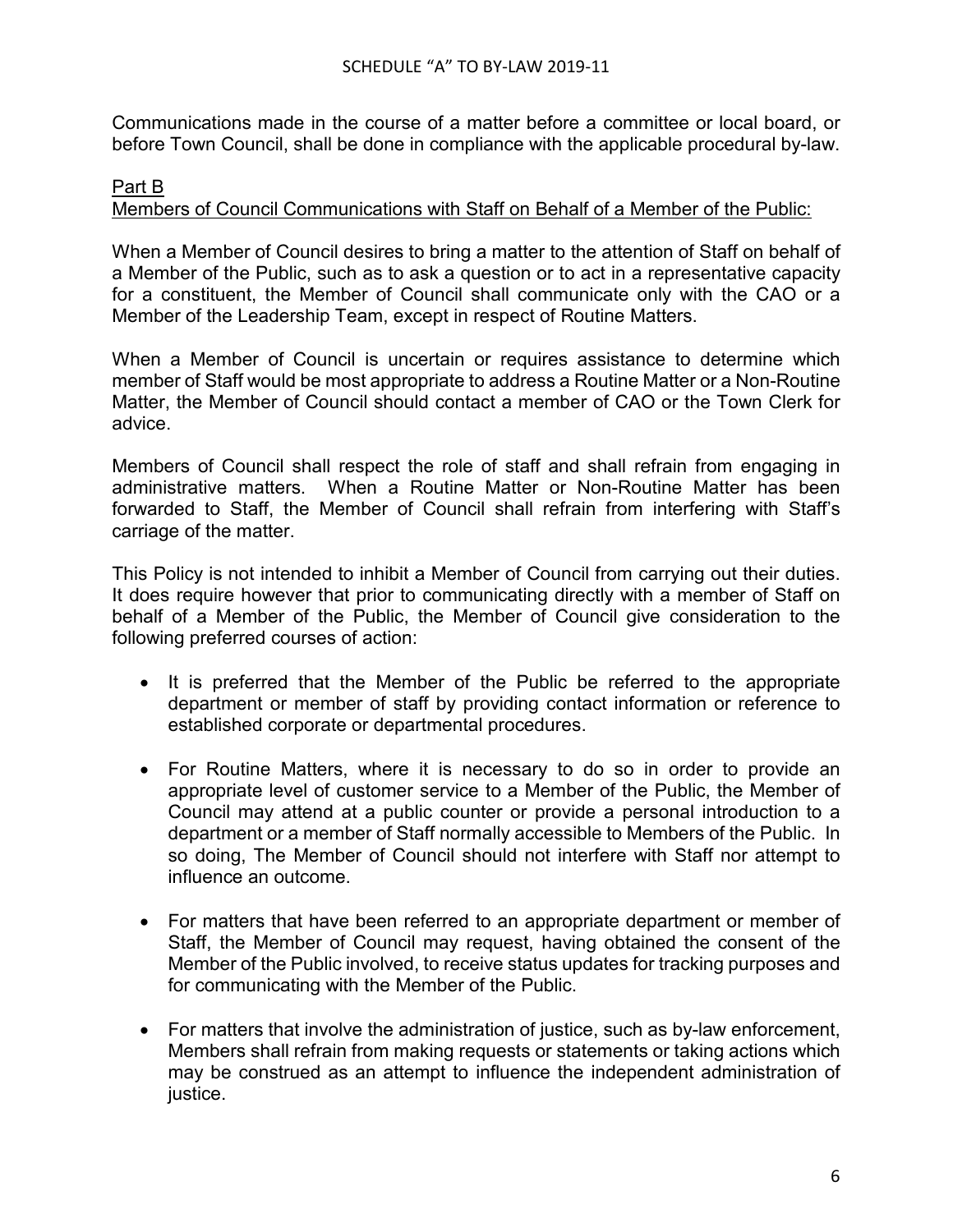## Part C Staff Communications with Members of Council:

Routine Matters referred to Staff by a Member of Council should be responded to in accordance with the department's standard operating procedures or conventions.

For matters which have been referred to a department or member of Staff by a Member of Council, Staff may, where the consent of the Member of the Public involved has been obtained, provide status updates to the Member of Council for tracking purposes and for communicating with the Member of the Public. This Policy however does not override confidentiality or privacy requirements that may otherwise apply.

Non-Routine matters brought to the attention of Staff by a Member of Council shall be referred to the CAO or the appropriate member of the Leadership Team, with the Member of Council being so advised.

When a request involving a Routine or Non-Routine Matter is received by staff from a Member of Council, the member of Council should be advised of the approximate time for resolution based on the type of response required and operational priorities.

Responses to requests involving a Routine or Non-Routine Matter received by staff from a Member of Council may be shared with all Members of Council by the CAO or the appropriate member of the Leadership Team.

# Part D Meetings:

Requests for Staff attendance at meetings organized by a Member of Council shall be made to the CAO. Notice of at least 24 hours should be provided except in urgent circumstances.

Members of Council shall not attend a Staff meeting, or a meeting involving Staff and Members of the Public, without first seeking permission to attend from the CAO or the appropriate member of the Leadership Team.

# Part E Policy Management

Staff are authorized and directed to take the necessary action to give effect to this policy.

This Policy forms part of the ethical framework for Members of Council and the Integrity Commissioner may at any time be consulted by a Member of Council with regard to interpretation or compliance.